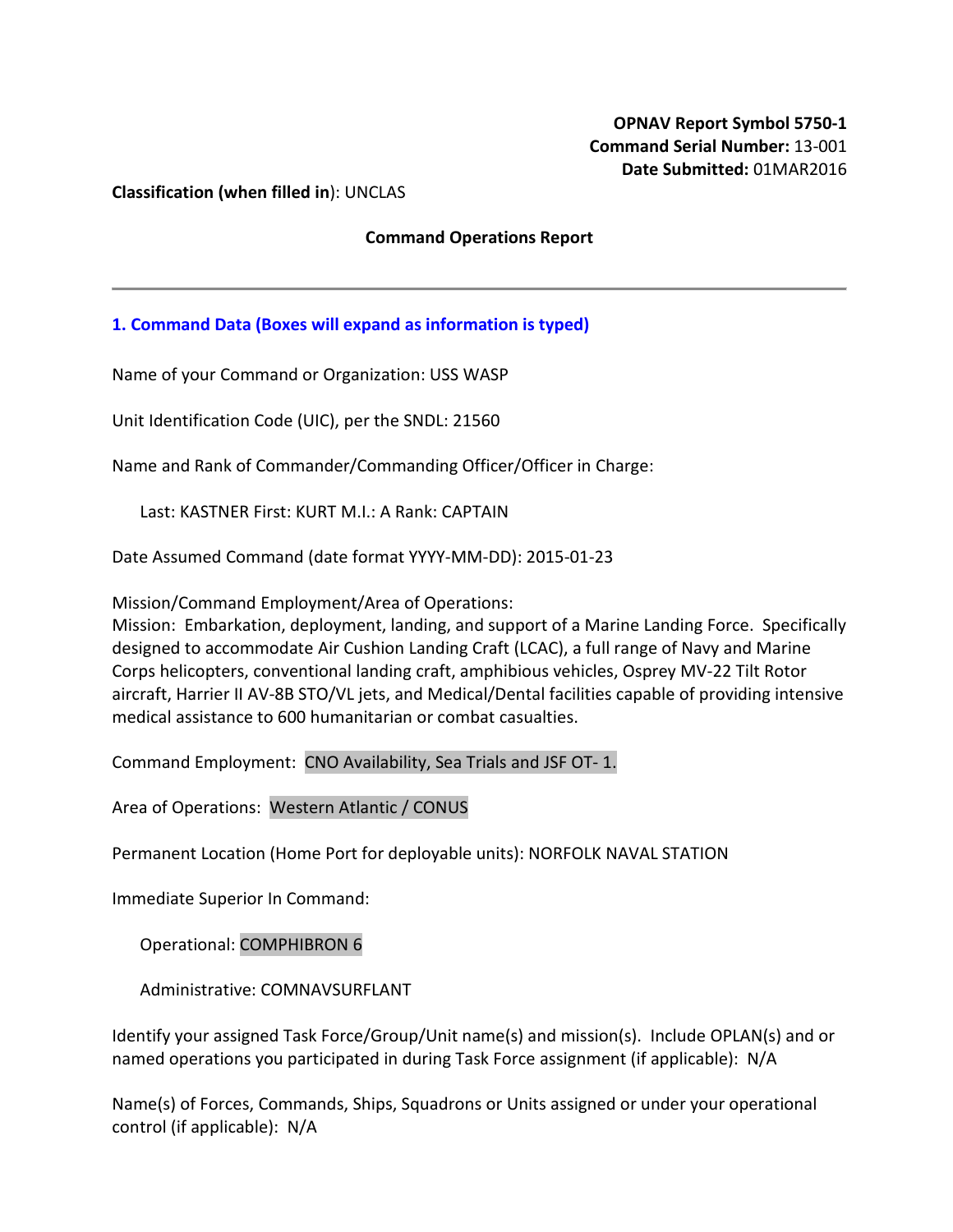Type and number of Aircraft Assigned and Tail Codes, if applicable: N/A

Commands, Detachments or Units deployed on board or stationed aboard as tenant activities (as applicable): None

Number of Personnel Assigned:

Officers: 91 Enlisted: 1052 Civilian: 0

Command Point of Contact (required entry, complete in full):

Name (Rank, First Name, Middle Initial, Last Name): MCC (SW/AW/NAC) Job Title/Office Code: PAO E-mail (both classified and unclassified, if available: Phone number(s): 757-443-7320 Command Mailing Address: USS WASP FPO AE 09556-1660

# **2. Commander's Assessment**

Wasp spent a majority of 2015 gearing up for INSURV and completing our basic phase for deployment. During the year, Wasp also completed basic phase certifications in aviation, MOB-D, MOB-E, and TYCOM navigational validation. Mid-year, Wasp participated in Fleet Week New Orleans and Fleet Week Port Everglades. Maintaining our support for the F-35B, Wasp had the privilege of hosting F-35B's Operational Phase One Testing (OT-1). Wasp also played a key role in spreading the Navy's/Wasp's awareness by hosting many dignitaries, both foreign and domestic.

### **3. Chronology**

12-16 January − SSDS CSSQT Phase 1A 16 January − WASP held Safety Stand-Down 27 January – WASP completed TYCOM Administrative Navigational Ship validation 02-06 February − SSDS CSSQT Phase 1B 02-06 February − Aviation Certification 06 February – Japan Ministry of Defense Tour 17-21 February − SSDS CSSQT Phase 2A 09-13 March − SSDS CSSQT Phase 2B 16-20 March − TYCOM Sea Trials 16-24 March − SSDS CSSQT Phase 2C & Missile Exercise 03 April – US Senate Staff Tour 11 April – Dutch Embassy Tour 23-28 April - Fleet Week New Orleans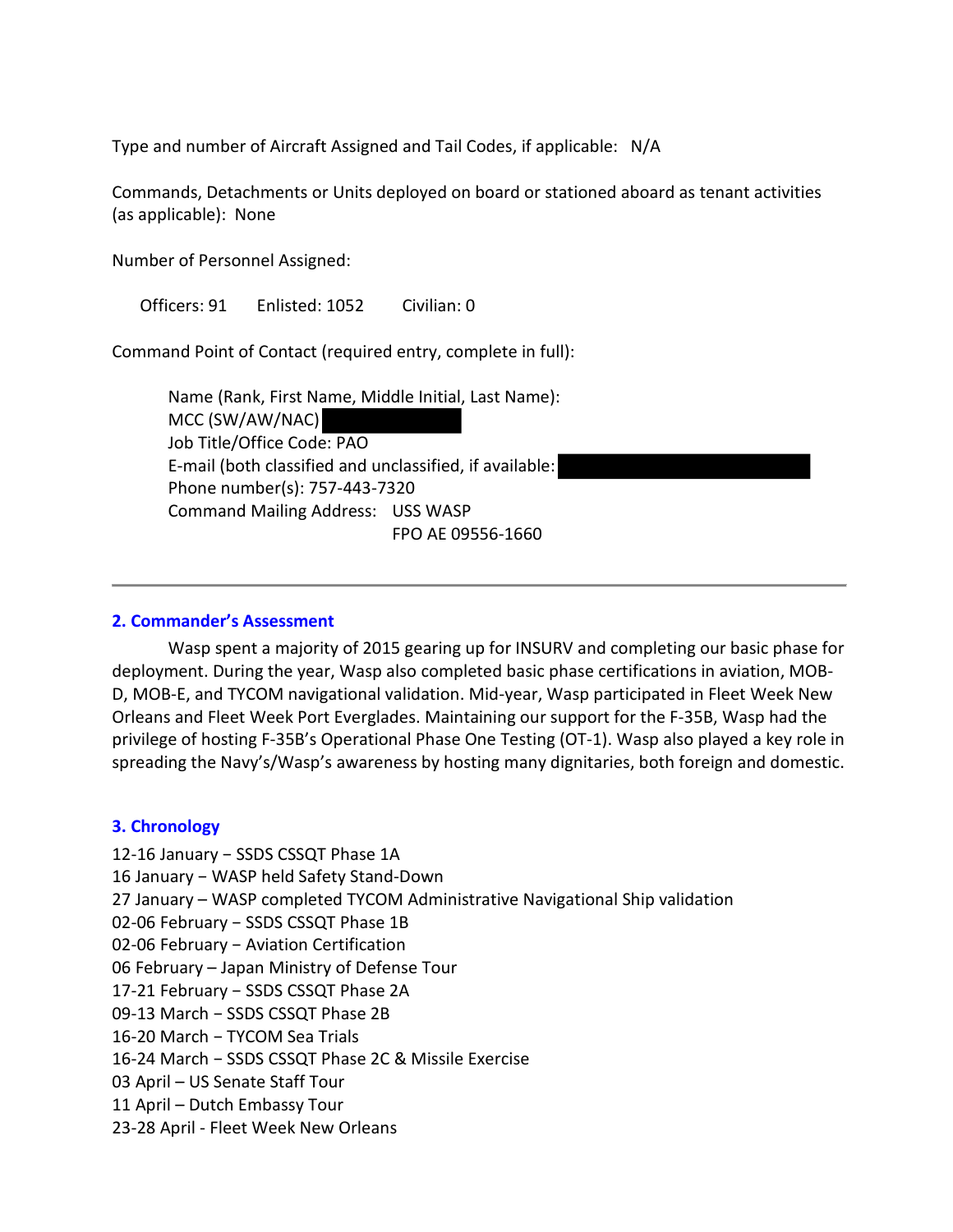04-09 May - Fleet Week Port Everglades

04 May-18 June - Joint Strike Fighter Operational Phase One Testing

02 June - Baptism of BM2 <sup>'</sup>s Child,

05 June – WASP was awarded the Best of Class, Ships Store Retail and Service Excellence Award fiscal year 2014.

20 June – MOB-E Certification

02 July – German Ambassador Tour

10 July - WASP completed the 2015 Supply Management Certification

13 July – MOB-D Certification

17 July – 28 August - Maintenance Availability

26-29 July – Industrial Hygiene Survey

29 Jul – WASP 26<sup>th</sup> Birthday Celebration

06 August – Dutch General Tour

24 August – Congressional Meet the Fleet Program Tour

28 August – Senior Level Engagement Program Tour

03 September – Commander Naval Surface Force Atlantic Tour

23 October – WASP held Safety Stand-Down

24 October – WASP completed TYCOM Administrative Navigational Ship validation

28 October – Deputy Assistant Secretary of Defense Visit

16 November - End of Year - Maintenance Availability

26 November – Senator Gramm Thanksgiving Visit

12 December – RDML Butler Tour

11 December – Commander Turkish Naval Forces Tour

14 December – Senate Senior Staffer Visit

# **4. Narrative**

Wasp's year started off with the SSDS CSSQT Phase 1A exercise from January 12 – 16. Shortly afterward, Wasp held its first Safety Stand-down of the year. Capping January, Wasp completed its TYCOM administrative navigational certification.

From February 2 – 6, Wasp completed its SSDS CSSQT Phase 1B exercise while simultaneously getting our Aviation Certification. In addition to the exercise, Wasp had the honor of hosting the Deputy Director, Personnel Division, Japan Ministry of Defense Mr. Masanori Ono on February 6th. Wasp completed its SSDS CSSQT Phase 2A exercise toward the end of February.

From March 9 – 13, Wasp completed its SSDS CSSQT Phase 2B exercise. On March 16, Wasp began two events; Wasp's TYCOM sea trials and Wasp's SSDS CSSQT Phase 2C & Missile exercise.

April was started with a US Senate Staff tour on the  $3<sup>rd</sup>$ , followed by a Dutch Embassy tour on the  $11<sup>th</sup>$ . April 23 – 28 was Wasp's Fleet Week New Orleans port visit.

In May, Wasp held her second Fleet Week Port visit in Port Everglades, Fl. Additionally, May 4th started Wasp's Joint Strike fighter Operational Phase One Testing.

The baptism of BM2  $\blacksquare$  's daughter  $\blacksquare$  on June 2<sup>nd</sup> was the first noteworthy event for the month. On June 5<sup>th</sup>, Wasp was awarded the Best in Class, ships store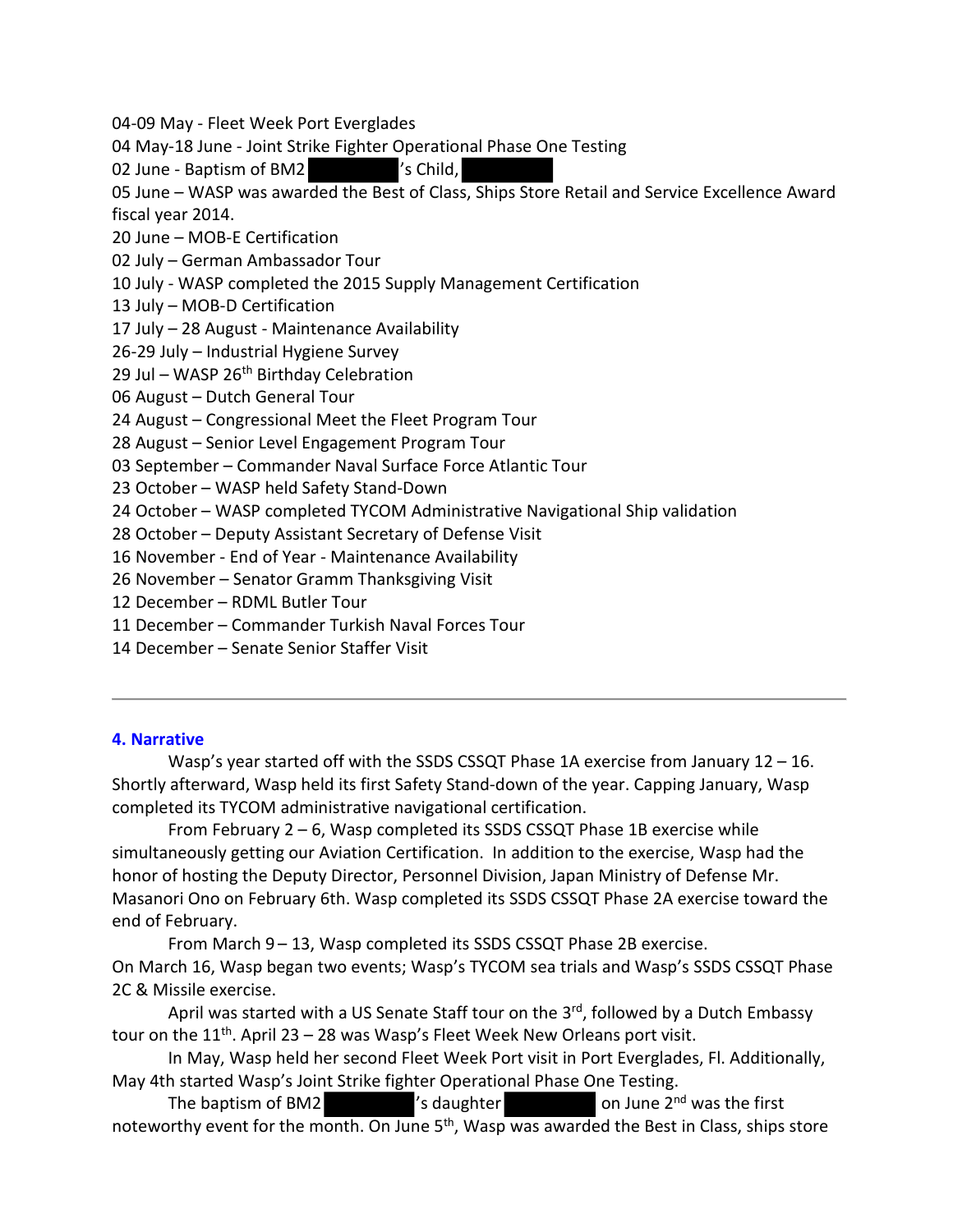retail and service excellence award for fiscal year 2014. Capping June, Wasp completed her MOB-E Certification.

July was a busy month for Wasp, starting with a visit from Germany's Ambassador to America, Peter Wittig, for a general shipboard orientation tour. In mid-July, Wasp completed the 2015 Supply Management Certification and MOD-D Certification. On July  $17<sup>th</sup>$ , Wasp started her maintenance availability. On the 26<sup>th</sup>, Wasp started her Industrial Hygiene Survey. Closing out July, Wasp celebrated her 26<sup>th</sup> birthday.

In August, Wasp hosted three significant events. On the  $2<sup>nd</sup>$ , Wasp hosted Brigadier Ivo de Jong NLD Army for a general shipboard orientation tour; on the  $24<sup>th</sup>$ , Wasp was the lead ship for a congressional Meet the Fleet program tour; and on the 28<sup>th</sup>, Wasp held a senior level engagement program tour for 35 SLEP VIPs from D.C. On July 17<sup>th</sup>, Wasp closed out her maintenance availability.

September was relatively quiet with the only event happening on the  $3<sup>rd</sup>$ , when Commander Naval Surface Force Atlantic, RADM Christopher Grady visited Wasp for a tour and lunch.

On October 23rd, Wasp held its holiday Safety Stand-down. On the 24th, Wasp had to revalidate its TYCOM administrative navigational certification. Wasp ended the month with a general shipboard orientation tour for the Deputy Assistant Secretary of Defense for Developmental Test and Evaluation, Dr. Brian Hall.

On November 16<sup>th</sup>, Wasp started another maintenance availability which lasted past the New Year. On Thanksgiving, Wasp was honored to host retired senator Phil Gramm as he toured the ship and enjoyed lunch on the mess deck with the crew.

Near the end of 2015, Wasp hosted the Commander Turkish Naval Forces, Admiral Bülent Bostanoğlu, which he received briefs about Wasp's logistical supply operations, CIC operations, and operational training. Wasp wrapped up the year with general shipboard orientation tours for Senate Senior Staffers.

## **5. Supporting Reports (Refer to specific guide for Ship/Shore/Aviation or Fleet Command)**

None Attached

#### **6. Published Documents**

www.wasp.navy.mil

#### **7. Photographs**

CAPT K.A. Kastner, CO CAPT A.F. Smith, XO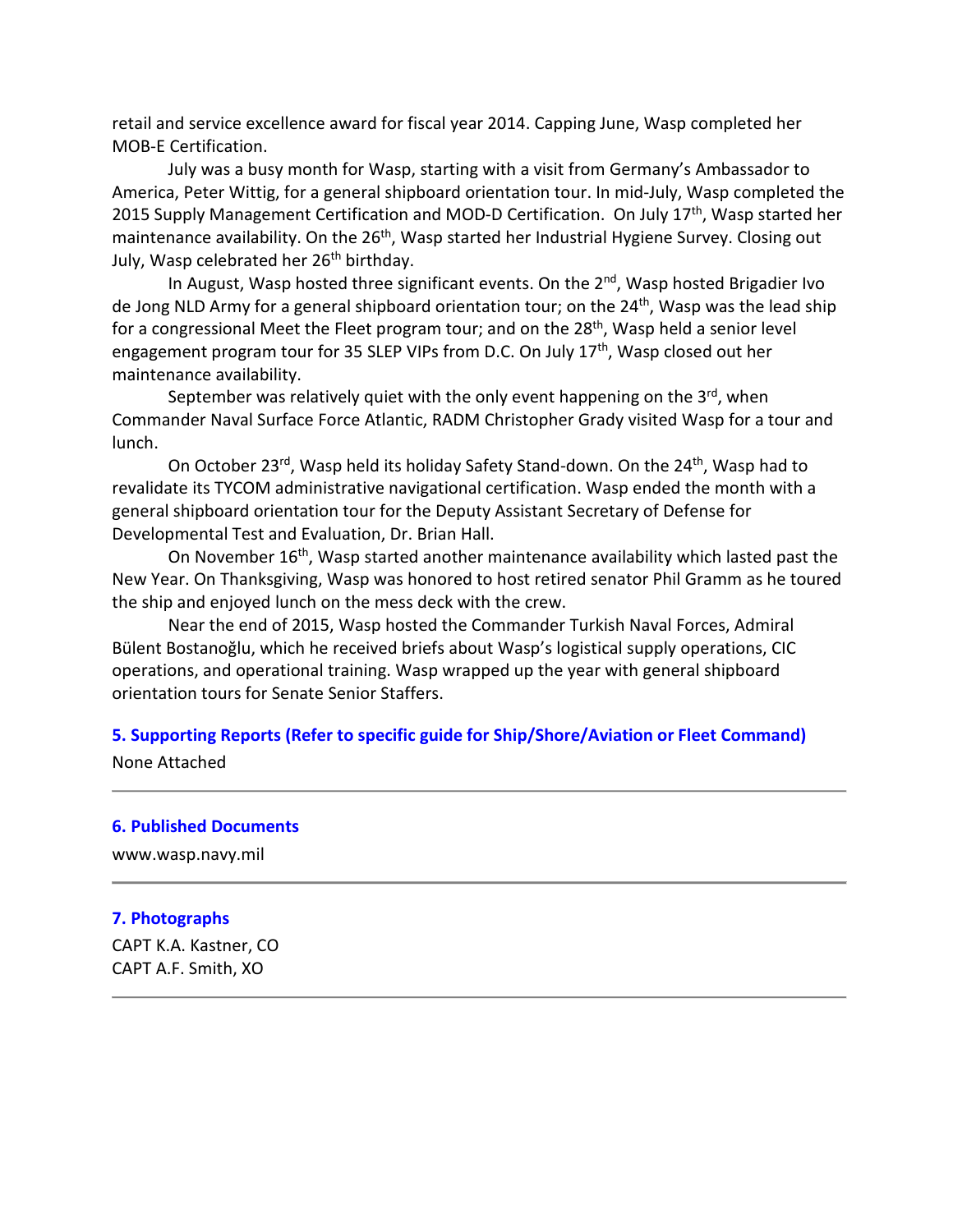